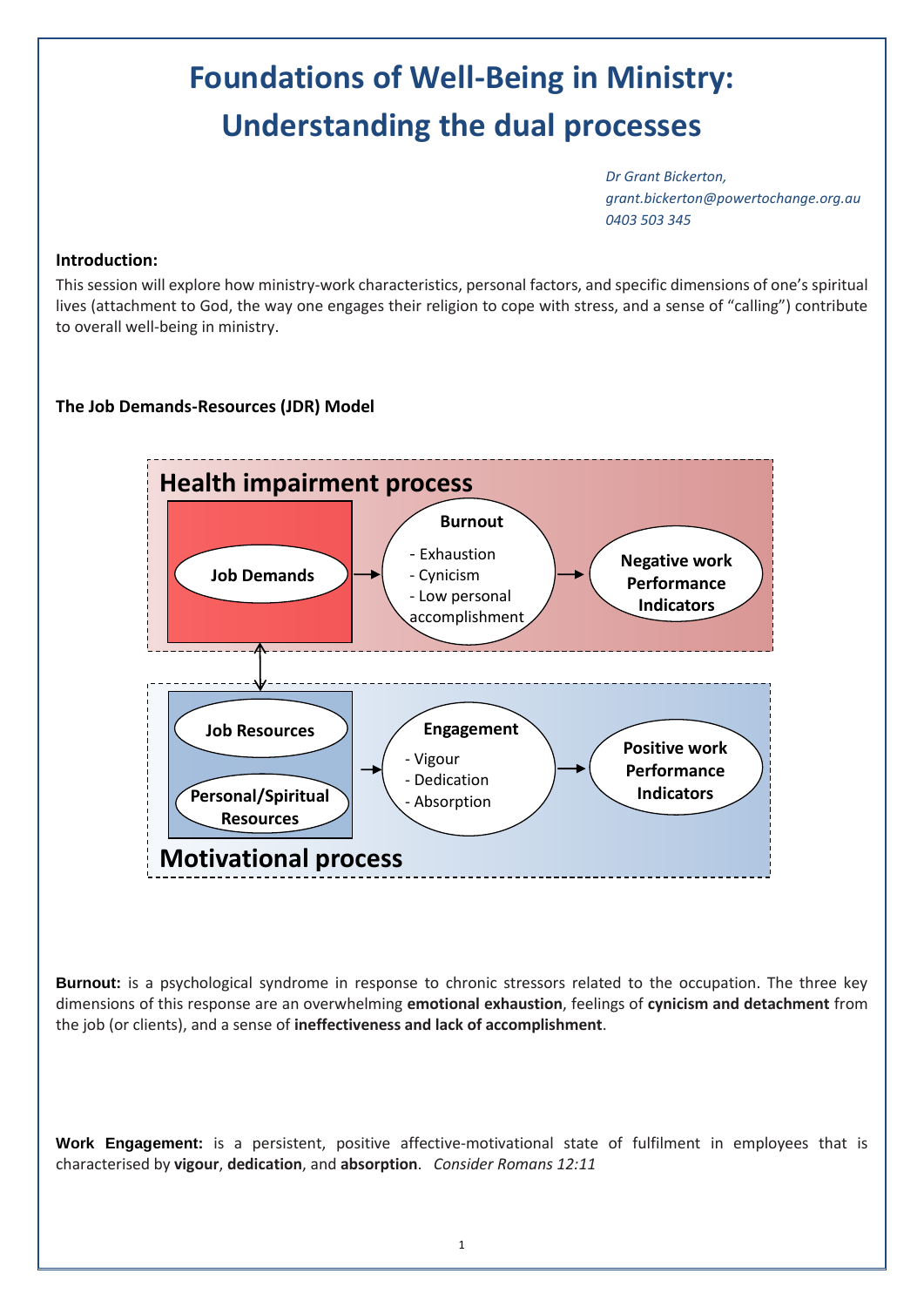**Job Demands** are any aspects of the job (tasks to do, relationship dynamics, even physical environments) that require energy and effort to meet. Although job demands are not necessarily negative, they do cost us energy that, if not replaced because there are too many or we have them too long, can deplete energy resources leading to burnout. Burnout in turn inevitably results in negative personal and work outcomes such as anxiety, depression, lower personal initiative, reduced work quality and quantity, and greater absenteeism and intentions to leave.

**Challenge Demands:** those that have potentially beneficial outcomes if met or one believes can be overcome.

**Hindrance Demands:** those that impede or hinder the actually accomplishment of core tasks.

#### **Eight common job demands of Australian clergy and other religious workers:**

- 
- Role ambiguity **and a struck and a struck and a struck and a struck and a struck and a struck and a struck and a struck and a struck and a struck and a struck and a struck and a struck and a struck and a struck and a str**
- The variety of tasks and skill-set required **•** Financial stress
- Workload, work type, and time demands **•** Changes in society
- *Demands of high expectations*  Interpersonal conflict and values mismatches
	-
	-
	-

### **Step 1: Identify the job demands and their "type"**

What are some of the **job demands** you consider significant in your role?

Which job demands would you consider challenges?

Which job demands would you consider hindrances?

Rate the "weight" of each demand between 1-10.

### **Step 2: Problem focused coping**

Looking at the above list, what could be done to…

- 1. Focus your time on "your" right job demands (i.e., challenge job demands);
- 2. Manage your job demands by taking appropriate recovery to avoid chronic energy depletion; and
- **3.** Identify some resources that could help you cope with and address weighty demands.

2

#### *Note:*

*Keep in mind that every person has unique needs and stress thresholds. Something that causes extreme stress for one person might just be an inconvenience – or even a positive challenge – for someone else.*

*This is why it's important to talk to each person in a team context individually. Find out which stressors are causing each person the most trouble and why.*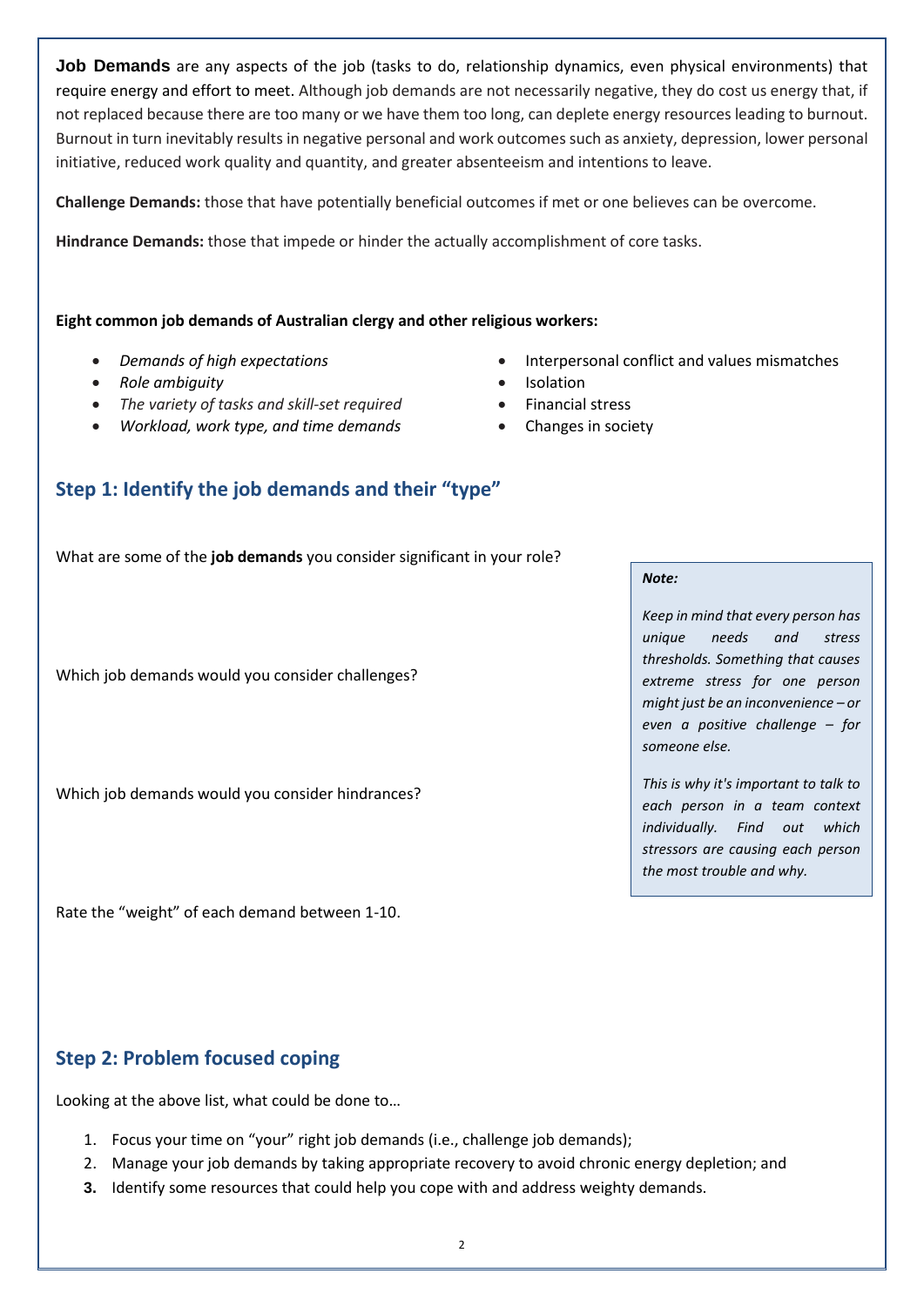**Job Resources** are those aspects related to the job that:

- (a) Help a person achieve work tasks;
- (b) Reduce job demands and their associated costs; and
- (c) Stimulate personal growth and development.

**Personal Resources** are individual characteristics that are linked personal resilience and an ability to be able to "make things happen" around them. Such things as high levels of team- and self-efficacy, an active coping style, optimism, extraversion, emotional stability, conscientiousness, etc.

**Spiritual Resources** are a subset of personal resources that consist of spiritual beliefs and practices related to an interaction with God that are linked to resiliency and the ability to impact one's environment. For example:

- Secure attachment to God
- Collaborative religious coping style
- A sense of 'call' to the work.

Together, job and personal resources increase motivation and help people to meet their goals at work. In turn, people may become more committed and enthused about their job, because they derive increased fulfilment from the accomplishment of cherished tasks. This engaged state then flows on to positive work outcomes such as organisational commitment, increased initiative, creativity, increased job and life satisfaction, etc.



**Note:** Beware of making *work engagement* and/or your ministry the goal over all else. **One's spiritual life is the key driver of engagement in ministry over time**, but if the work (even ministry) becomes the central focus, it is only a matter of time before work engagement decreases among Christian workers.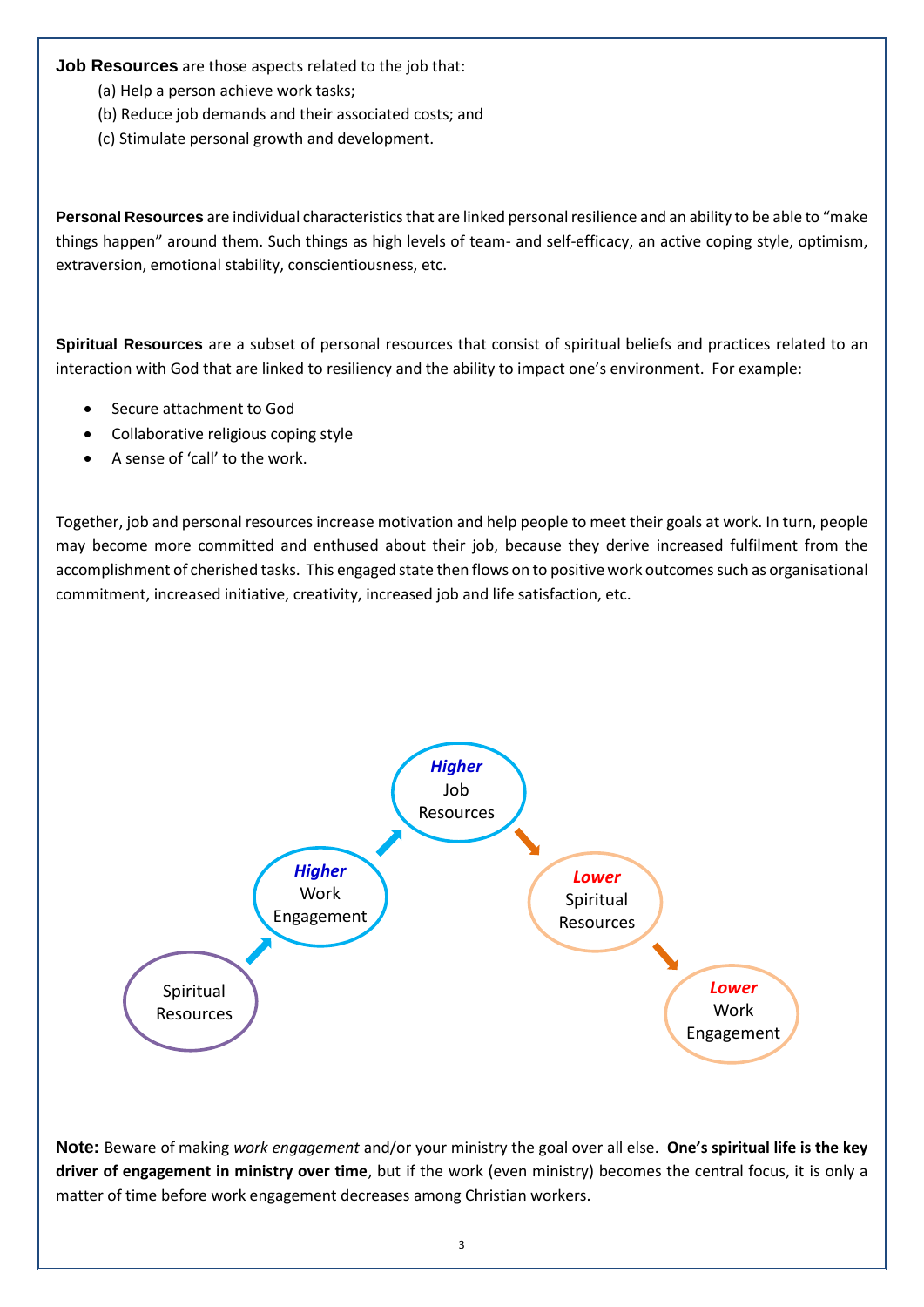## **Step 3: Identify, cultivate, and draw upon the resources most relevant for your current ministry work context**

What are some of the job resources you have experienced as motivation in past ministry or work roles?

What are some of the **personal resources/practices** you have found to have helped developed engagement previously?

Has your **spiritual life** provided resources for you in generating motivation or managing the demands in your ministry? If so, what aspects of your faith and spiritual practices have been particularly "resourceful" for you?

### **Demands and Resources Interact**

We need to manage and have the right *kind* of demands, as well as having sufficient (plenty!) of job and spiritual resources. Indeed for those in ministry particularly, **focusing on improving job and personal resources (or making the most of what is there) does more good than simply reducing job demands**.

|                  |      | High<br>Low<br><b>Demands</b>                                                           |                                                                                                    |
|------------------|------|-----------------------------------------------------------------------------------------|----------------------------------------------------------------------------------------------------|
|                  |      |                                                                                         |                                                                                                    |
| <b>Resources</b> | Low  | Under-stimulated in<br>role with definite<br>boredom - becomes<br>"just a job" at best. | <b>Burnout in role.</b>                                                                            |
|                  | High | <b>Average motivation</b><br>but plateau in role<br>with potential<br>boredom.          | <b>Highly motivating and</b><br>stimulating, but need to<br>detach from work to<br>recover energy. |

## **Three essentials for promoting well-being in ministry:**

- 1. Identify and focus on the right job demands (i.e., challenge job demands);
- 2. Manage job demands by taking appropriate recovery to avoid chronic energy depletion; and
- 3. Constantly replenish the resources to meet those right demands particularly spiritual resources.

## **Resource building is essential – not simply reduction of demands!**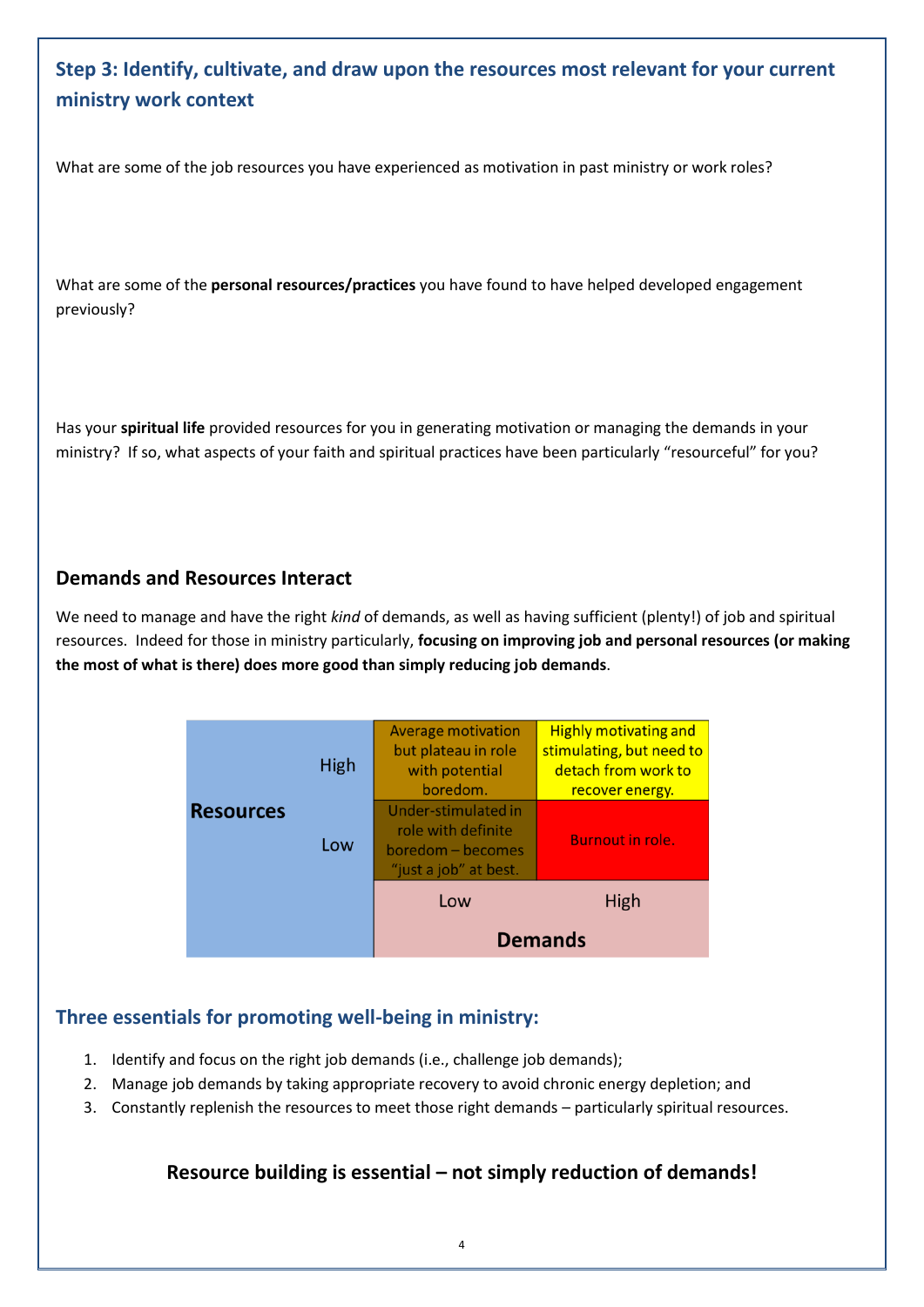## **Conclusion: Tips for Battling Burnout and Enhancing Engagement**

#### **Changing the Individual**

- Change work expectations from abstract, overly high ideals to more concrete, short to medium term goals. Detailed and holistic job descriptions or a personal position focus with yearly or 6 monthly measurable goals greatly aid this.
- In addition to *daily detachment*, take regular and effective breaks that allow you to emotionally re-charge following peak periods of work. Get to know the rhythms of your working day, week, and indeed year, so that you can seek to find sustainable rhythm of acute workload being balanced with "Sabbath" periods.
- Take good care of yourself. People who are strong in both physical health and psychological well-being are in a better position to handle sources of stress and to be of maximum help to others. Five essential things to attend to is an adequate diet, exercise, relaxation time, average of 8 hours sleep, and watching carefully your thinking habits.
- Establish some aspects of home life that are a haven of rest from work that is, separated from work demands and can include relationships and activities that are positive and rewarding in themselves.
- Another aspect of self-care is to know your strengths, weaknesses, and what you are passionate about in life and work. If people can make a realistic appraisal of their abilities, limits, desires and 'callings', they can recognise the times when they should say "no," take a break, or get help from others.
- Consider how you involve your faith in your work stress (self-directed, deferral, collaborative). What is your overall tendency? Do you recognise one practice in some situations, but other circumstances are triggers for another? What does (or could) it mean in practice to collaborate with God in your daily situations?
- Central to the above two points is your experience of God. Does either of the two dimensions of anxiety about abandonment or avoidance of intimacy resonate with you? Where would you position yourself on the table below?



 How can you continue to grow in paying attention to God's personal communication to you, respond to this personally communicating God, to grow in intimacy with God, and to live out the consequences of that relationship? Supervision? Engaging a spiritual director? Spiritual disciplines? Personal retreats/conferences etc.

#### **Changing the Organisation**

It is essential to focus on the job environment as well as the person in it to battle burnout and promote engagement. Managerial or organisational interventions are usually necessary to change the mix of job demands and job resources, but are insufficient unless individuals take up the resources and opportunities provided. Get to know what extra resources are out there to help you grow and develop provided by your ministry team or organisation. Identify resources that would aid your ministry, and put together a proposal for consideration by leadership.